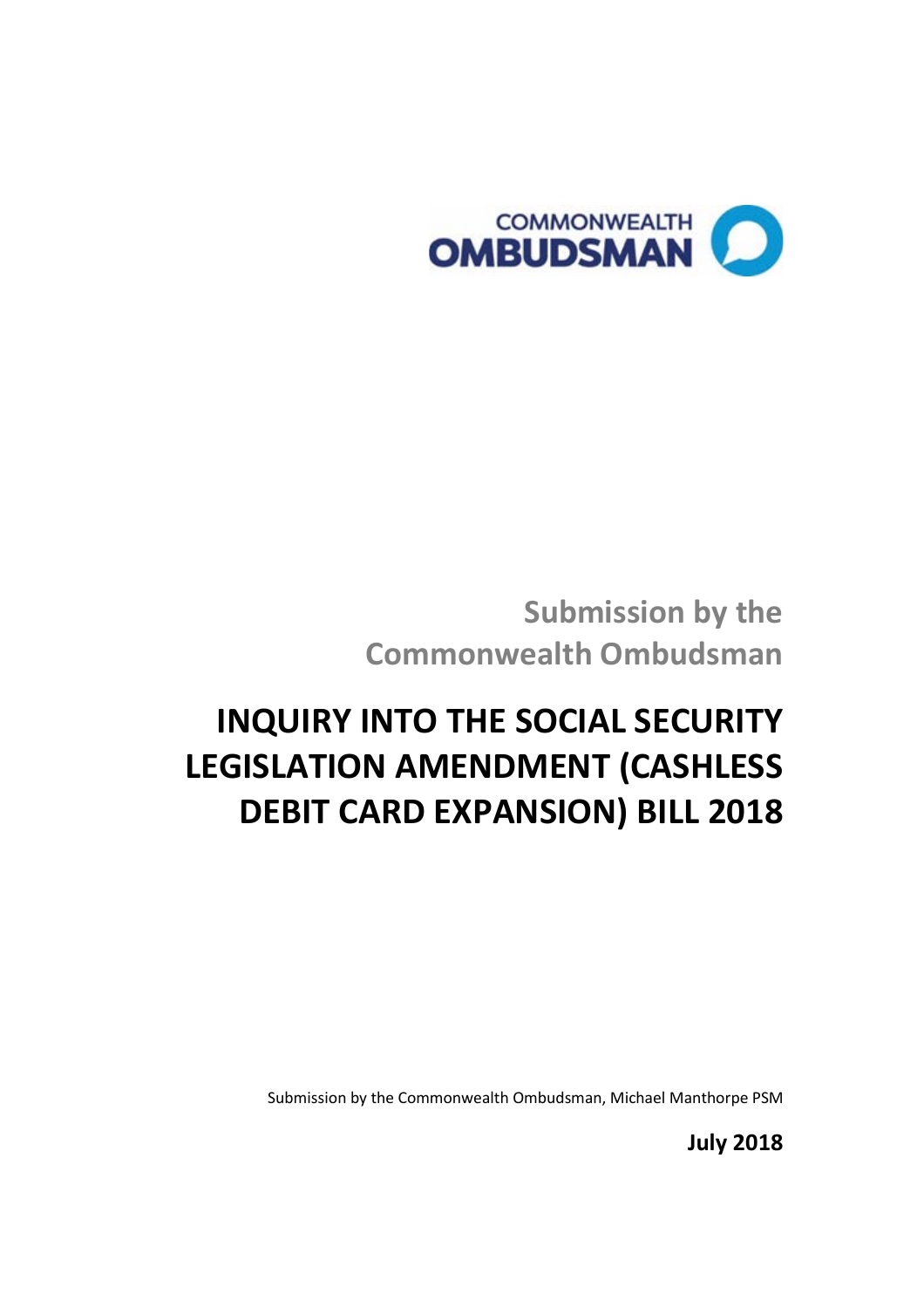### **Introduction and summary**

The Commonwealth Ombudsman welcomes the opportunity to respond to the Senate Standing Committee on Community Affairs Inquiry into the Social Security Legislation Amendment (Cashless Debit Card Expansion) Bill 2018. As part of its broad oversight role of Commonwealth government administration, the Office of the Commonwealth Ombudsman (the Office) has oversight responsibility for the Department of Social Services (DSS) and the Department of Human Services.

The Office has been involved in the oversight of the Cashless Debit Card (the Card) trial since it was implemented in two communities in early 2016, the Office also made a submission to the Senate Community Affairs Legislation Committee in relation to amending legislation that established the Card Trial, the Social Security Legislation Amendment (Debit Card Trial) Bill 2015 (the 20[1](#page-1-0)5 Bill)<sup>1</sup>. In addition to receiving and investigating complaints about the administration of the Card, own motion investigations conducted by the Office have also referenced issues associated with the Card and the Income Management scheme more broadly, such as our report into the *Accessibility and Use of Indigenous Interpreters 06/2016[2](#page-1-1)* .

The Office continues to monitor any issues that arise around the administration of the Card, particularly as part of our ongoing program of outreach to, and consultation with, regions and communities, including those areas where the trial is operating.

## **Background**

 $\overline{a}$ 

The purpose of the Office of the Commonwealth Ombudsman is to:

- Provide assurance that the organisations we oversight act with integrity and treat people fairly
- Influence systemic improvement in public administration in Australia and the region.

We seek to achieve our purpose through:

- correcting administrative deficiencies through independent review of complaints about Australian Government administrative action
- fostering good public administration that is accountable, lawful, fair, transparent and responsive
- assisting people to resolve complaints about government administrative action; and
- providing assurance that Commonwealth, State and Territory law enforcement, integrity and regulatory agencies are complying with statutory requirements and have sound administrative practices in relation to certain covert, intrusive and coercive powers.

The Commonwealth Ombudsman's unique position gives us an understanding of the individual experiences of members of the public who are dissatisfied with the way that government has dealt with their issue. Parliament has given the Ombudsman powers to investigate complaints by obtaining information and records that would not ordinarily be available to a person acting on

<span id="page-1-0"></span><sup>1</sup> Submission available a[t https://www.aph.gov.au/DocumentStore.ashx?id=cd5dca5d-af0d-47b9-b84b](https://www.aph.gov.au/DocumentStore.ashx?id=cd5dca5d-af0d-47b9-b84b-f68f7a396616&subId=402698)[f68f7a396616&subId=402698](https://www.aph.gov.au/DocumentStore.ashx?id=cd5dca5d-af0d-47b9-b84b-f68f7a396616&subId=402698)

<span id="page-1-1"></span><sup>&</sup>lt;sup>2</sup> See http://www.ombudsman.gov.au/ \_data/assets/pdf\_file/0028/42598/December-2016-Investigation[into-Indigenous-Language-Interpreters.pdf](http://www.ombudsman.gov.au/__data/assets/pdf_file/0028/42598/December-2016-Investigation-into-Indigenous-Language-Interpreters.pdf)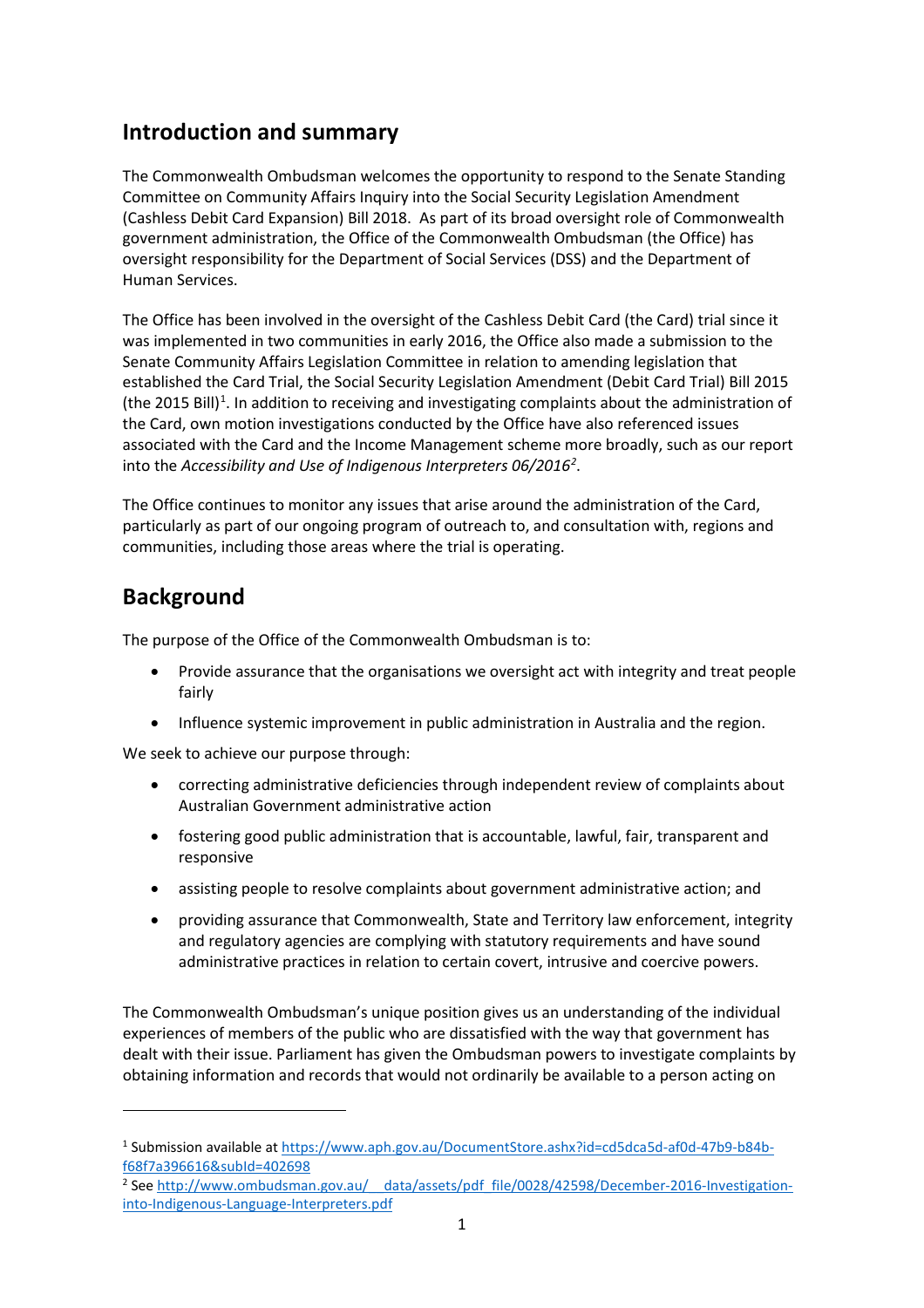their own behalf. Over time, through investigating complaints about the actions of a particular Commonwealth department or agency, the Office is able to build up a detailed picture of an agency's operations, including information about new complaint trends and systemic issues.

Complaints provide an important opportunity to identify and correct mistakes, and can be an early warning system for systemic or deeper problems. An accessible complaints process is particularly important for vulnerable and/or disadvantaged groups. Fair and transparent government administration depends on the capacity to identify and address complaints from these groups.

In our experience, people in rural and remote regions, such as those where the Card trial is currently operating and particularly Indigenous peoples, are less likely to access existing review processes or complaints channels. Their awareness of programs, services and decisions affecting them is also often low.

## **Submission in relation to the Bill**

 $\overline{a}$ 

The Social Security Legislation Amendment (Cashless Debit Card Expansion) Bill 2018 seeks to extend the locations in which the Card is in operation to include the Bundaberg and Hervey Bay region in Queensland to 30 June 2020. The Bill also:

- sets out the class of trial participants for the new region
- increases the total number of participants to 15,000
- introduces a new exception from Part IV of the *Competition and Consumer Act 2010* for merchants that put product level blocking in place, and
- introduces a limitation upon the restricted portion of a participant's payment in order to prevent it being used to obtain cash-like products.

Newstart Allowance, Youth Allowance (Jobseeker) and Parenting Payment recipients under the age of 36 and whose usual place of residence is within the trial area will be subject to the trial upon commencement of the amendments. Consistent with current arrangements in place for the other trial areas, recipients of these payments will be excluded from the trial where their circumstances make elements of the Card impractical. In contrast to the other trial sites, people who do not fall within the payment, age and residence criteria will not be able to participate in the Card trial on a voluntary basis.

As the Office noted in our submission to the 2015 Bill, the potential impact of this measure upon an affected person's individual autonomy is significant. It accordingly needs to be administered in a manner that is robust, well-considered, supported by clear guidelines, and informed by highquality and accessible complaint, review and evaluation mechanisms.

The volume of complaints received by the Office specifically regarding the Card has been low, representing only a small proportion of overall complaints about the administration of income support payments. The Office continues to track complaints associated with the Card through a specific issue of interest system marker. At the time of writing this submission we are also aware of the publication of an Australian National Audit Office audit of the implementation and performance of the Cashless Debit Card trial<sup>[3](#page-2-0)</sup>.

<span id="page-2-0"></span><sup>3</sup> See [https://www.anao.gov.au/work/performance-audit/implementation-and-performance-cashless](https://www.anao.gov.au/work/performance-audit/implementation-and-performance-cashless-debit-card-trial)[debit-card-trial](https://www.anao.gov.au/work/performance-audit/implementation-and-performance-cashless-debit-card-trial)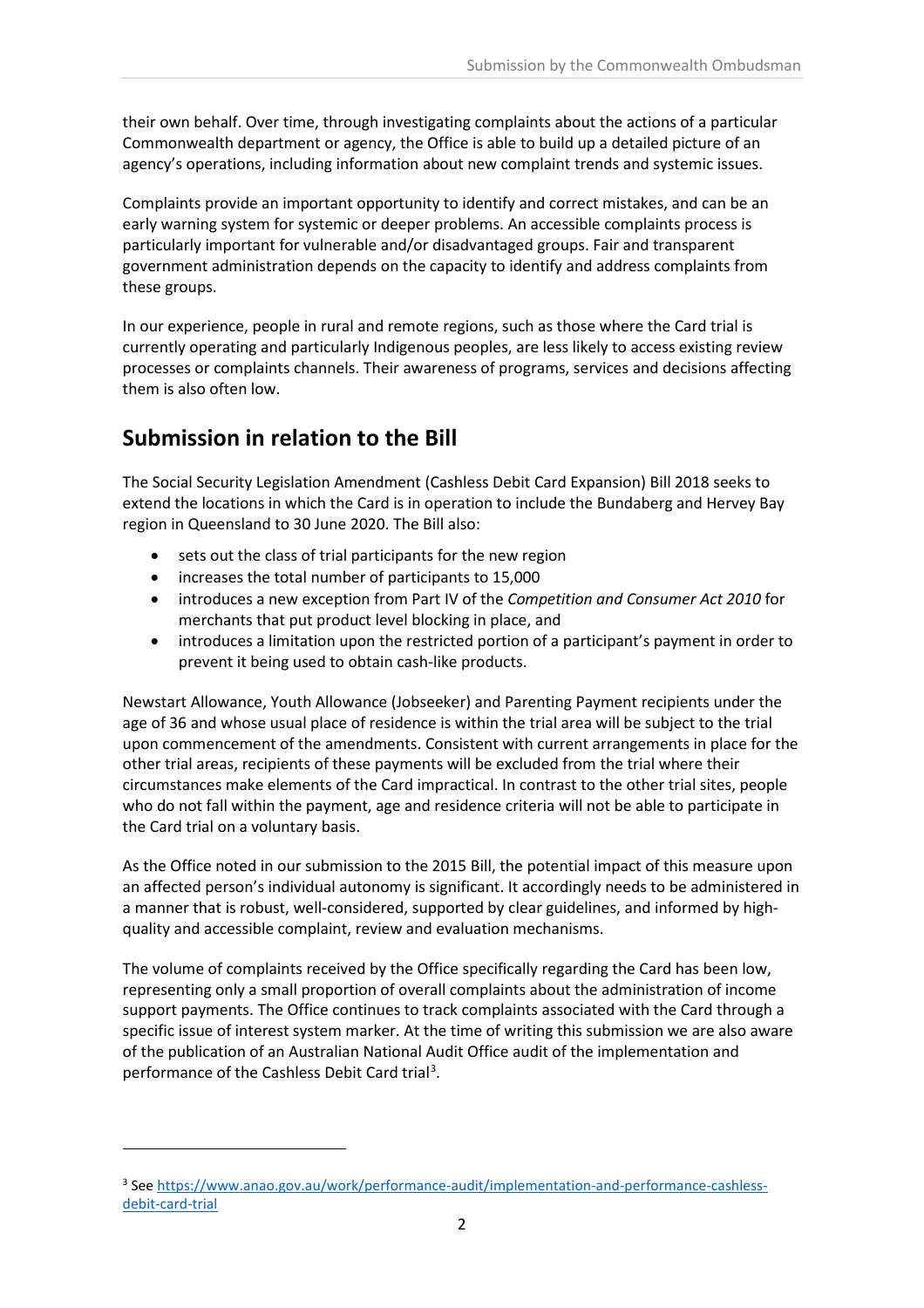Based in part on our submission to the 2015 Bill and our subsequent monitoring of issues associated with the Card, there are three elements that the Office seeks to draw specific attention to as areas of administrative risk.

#### **1. Communication**

A common theme of complaints received by this Office relates to poor or inadequate communication of the arrangements that apply to a person when they become a participant in the trial. Recipient understanding of the key concepts and new processes needs to be tested prior to implementation in trial areas. The extension of the trial to the Bundaberg and Hervey Bay region needs to build on the implementation experience of the other trial areas and ensure that any communication issues that are specific to the proposed recipient group are identified, addressed and monitored.

For example, the Office has received complaints that suggest that trial participants are sometimes not aware that they remain subject to the Card arrangements even if they change residence away from a trial area. Messages about the trial from different bodies involved in the administration of the Card (primarily DSS and the card provider Indue Ltd) also need to be clear and consistent across the various communication channels being used.

Letters to recipients should also be informed by user testing and subject to continuous improvement. Letters that outline the reasons for a particular decision made about a recipient's participation in the trial (for example, refusing to exempt a recipient) must provide sufficient information for the person to understand the decision that has been made. Similarly, letters must clearly articulate the review and complaint options available to a participant and how these options may be accessed and used.

In turn, and as part of a strategy that promotes continuous improvement, complaints received about the Card should be used to improve communication and service delivery during the trial. This applies to materials such as factsheets, promotion through local media, and other products and sources for information like the "Frequently Asked Questions" page about the Card at Indue Ltd's website<sup>[4](#page-3-0)</sup>.

#### 2. **Flexibility**

 $\overline{a}$ 

Complaints received by the Office have also highlighted the concerns of participants about the constraints associated with the mandatory 80% initial payment restriction, whereby a person is only able to access 20% of their entitlement as cash unless varied by a delegate of the Secretary. As the Office noted in our submission to the 2015 Bill, this has the capacity to result in financial detriment and social exclusion. For example, it applies a restriction to the capacity of a participant to purchase second hand items, to take advantage of 'cash only' discounts, or to shop at markets (such as farmers' markets). It may also serve to limit a person's ability to participate in functions such as weddings or funerals where these are held at hotels or other restricted venues.

Information for participants about how they can seek to amend the restricted portion amount, and the criteria applied to this determination, may also be able to be improved. It is not, for example, readily apparent or available at either Indue Ltd's "Frequently Asked Questions" page

<span id="page-3-0"></span><sup>4</sup> <https://indue.com.au/dct/cardholder/cardholder-faqs/>